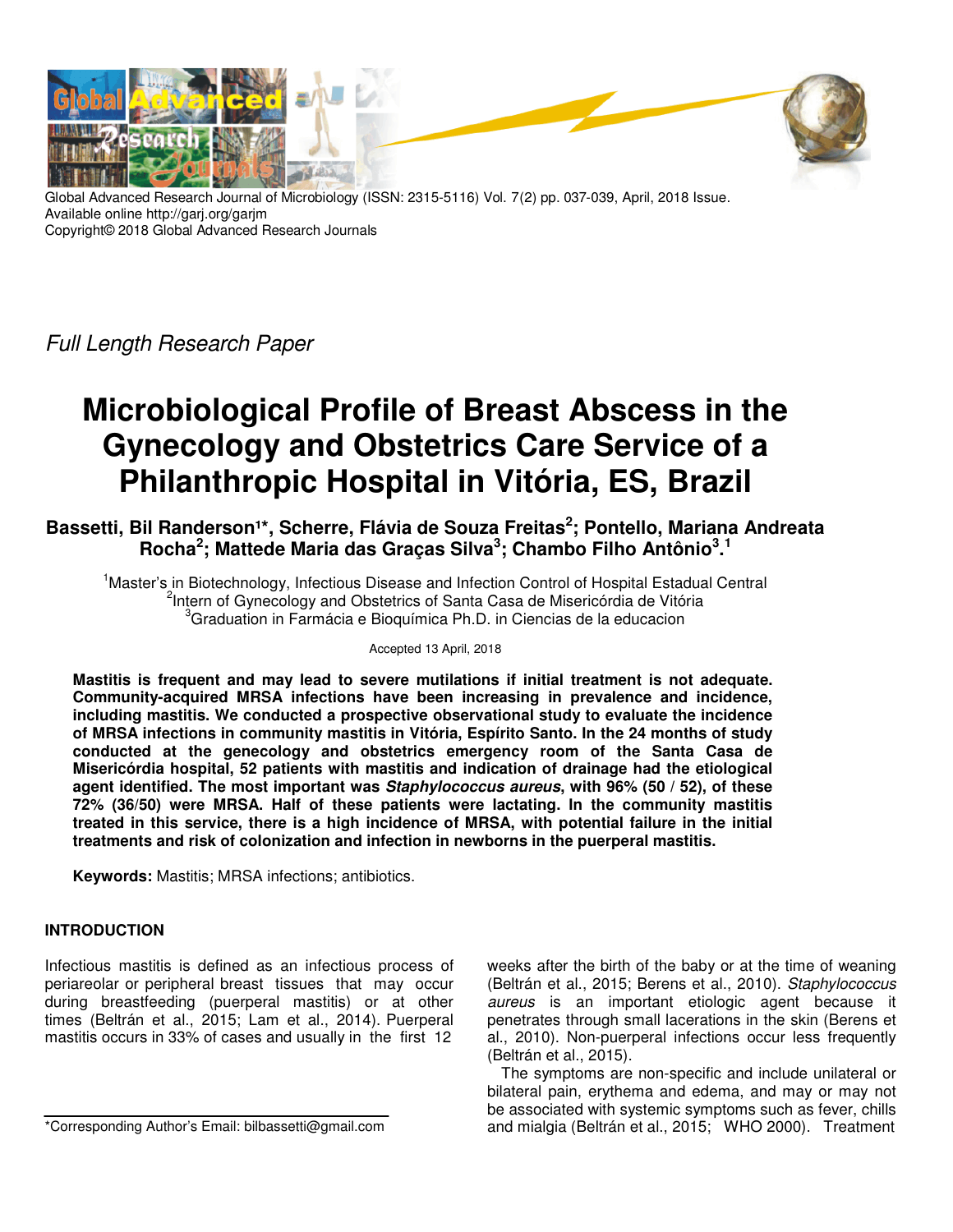| Staphylococcus aureus (MRSA)  | Percentage (%) |
|-------------------------------|----------------|
| Ciprofloxacin                 | 3,3            |
| Clindamycin                   | 83,3           |
| Erythromycin                  | 20             |
| Gentamicin                    | 100            |
| Rifampicin                    | 96,7           |
| Tetracycline                  | 100            |
| Trimethoprim-sulfamethoxazole | 100            |

 **Table 1:** Percentage of susceptibility of Staphylococcus aureus (MRSA) according to Kirby-Bauer antibiogram

usually requires correction of underlying causes and use of antimicrobials, always remembering that therapeutic options are limited in lactation period (Farahnik and Murase 2016).. In complications with abscess, surgical drainage with collection of material for cultures is essential (WHO 2000; Dener and Inan 2003).

## **METHODOLOGY**

Patients with mastitis and indication of drainage seenat the gynecological care service of the Santa Casa de Misericórdia Hospital in Vitória-EShad the material collected and monitored prospectively in a 24-month period. After this period the cases with positive cultures were analyzed to identify the risk factors for communityassociated meticilin-resistant S aureus (CA-MRSA). Those with healthcare-associated infection (HAI) criteria were discarded.

All drainages were performed in a sterile surgical center. After the incision, the material was collected by aspiration, placed in a sterile bottle, and sent to the microbiology laboratory.

The samples were submitted to direct examination by the Gram technique and the microbiological identification was performed by biochemical methods with an antimicrobial susceptibility test using the Kirby-Bauer technique according to CLSI interpretation guidelines.

The variables analyzed were: age, smoking, diabetes mellitus, previous MRSA infection, hospitalization within the last 30 days, previous antibiotic therapy, lactation and habits (tattooing, shaving). Data analysis and associations were obtained by percentage and frequency. The research was approved by the Research Ethics Committee through the CAAE: 72744916.3.0000.5065.

# **RESULTS**

Fifty-two patients were included in the study, with a mean age of 29 years (age range, 14 to 79 years), 60% with nonpuerperal abscesses. S aureus was the most prevalent agent, identified in 96% (50/52) of the positive cultures. Resistance to methicillin occurred in 36 of the 50 isolates of S aureus, totaling 72% of the strains. Susceptibility to tetracyclines and sulfamethoxazole-trimethoprim was identified in 100% of cases in MRSA with a slight reduction in susceptibility to tetracycline in methicillin-susceptible S aureus (MSSA) (table 1).

Table 2 summarizes the main risk factors found. Among them, trichotomy and previous use of antibiotics were the most important. In infants MRSA was identified in 50% of cultures.

## **DISCUSSION**

S aureus was the main agent in mastitis with indication of surgical drainage, as described by Lam, Chan, and Wiseman in 2014 (Lam et al., 2014).

Noteworthy is the high prevalence of MRSA, with more than 70% of the isolated strains. Zimmerman et al. in 2009 and Paladino et al. in 2014 $^{7,8}$  demonstrated instudies where there is no separation of community and hospital strains that incidence ranges from 20% to 89.5%. In 2008 Stafford et al<sup>9</sup> identified a prevalence of 67% of CA-MRSA in mastitis requiring hospitalization. No national data on CA-MRSA mastitis were found but general data point to a prevalence of up to 32% depending on the isolated clone (Mejía et al., 2010).